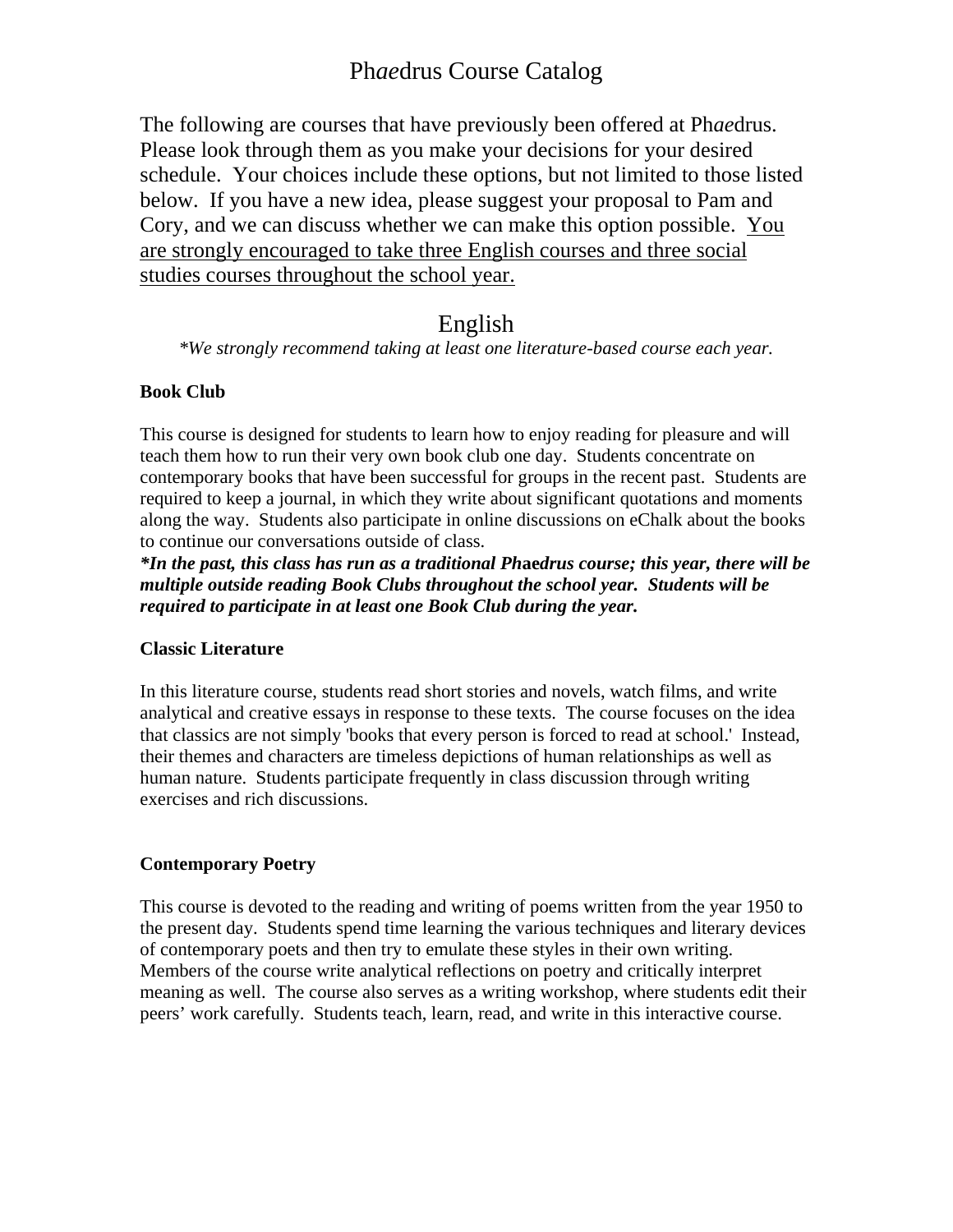## **Creative Writing**

Creative Writing is designed to engage students in a wide variety of writing experiences prose, poetry, personal narrative, short stories- through a workshop setting. Students keep journals, write in and out of class, and work with their peers and instructor(s) to understand and enlarge their approaches to writing. At the end of the course, students create a Final Portfolio of their revised drafts and spend a good amount of time preparing for this larger assignment.

## **Cultural Identity**

In this literature course, students define and explore their own cultural identities in relation to those of the characters in the readings. The course focuses primarily on the role that identity plays in decision-making, parent-child relationships, and the characters' emotional states-of-mind. Central texts include: Amy Tan's *The Joy Luck Club* (the novel and the film) and Jhumpa Lahiri's *The Namesake*. Students are required to complete daily reading assignments, participate in class discussion, and respond in writing to frequent writing assignments.

## **Dreamers and Schemers**

Dreamers and Schemers is a literature course in which students read short stories and novels, watch films, and write analytical and creative essays in response to these texts. The course focuses on the theme of unfulfilled dreams, the desire to attain them, and the ultimate danger in reaching for the impossible. Students participate frequently in class discussion and are responsible for teaching class throughout the semester. Texts include works by: F. Scott Fitzgerald, William Faulkner, Charles Dickens, John Knowles, and more.

## **Gender as an Issue in Literature**

This course focuses on both reading and writing. The reading list includes (but is not limited to): Charlotte Perkins Gilman's "The Yellow Wallpaper," Kate Chopin's *The*  Awakening, and Zora Neale Hurston's *Their Eyes Were Watching God.* Students are asked to read, respond informally in a journal to what they have read, and share their views in a seminar-type of class. In addition, they write analytical or critical essays on the literary works they have discussed, bringing rough drafts to class to be critiqued by their peers. The drafts are then revised and edited before being submitted for evaluation.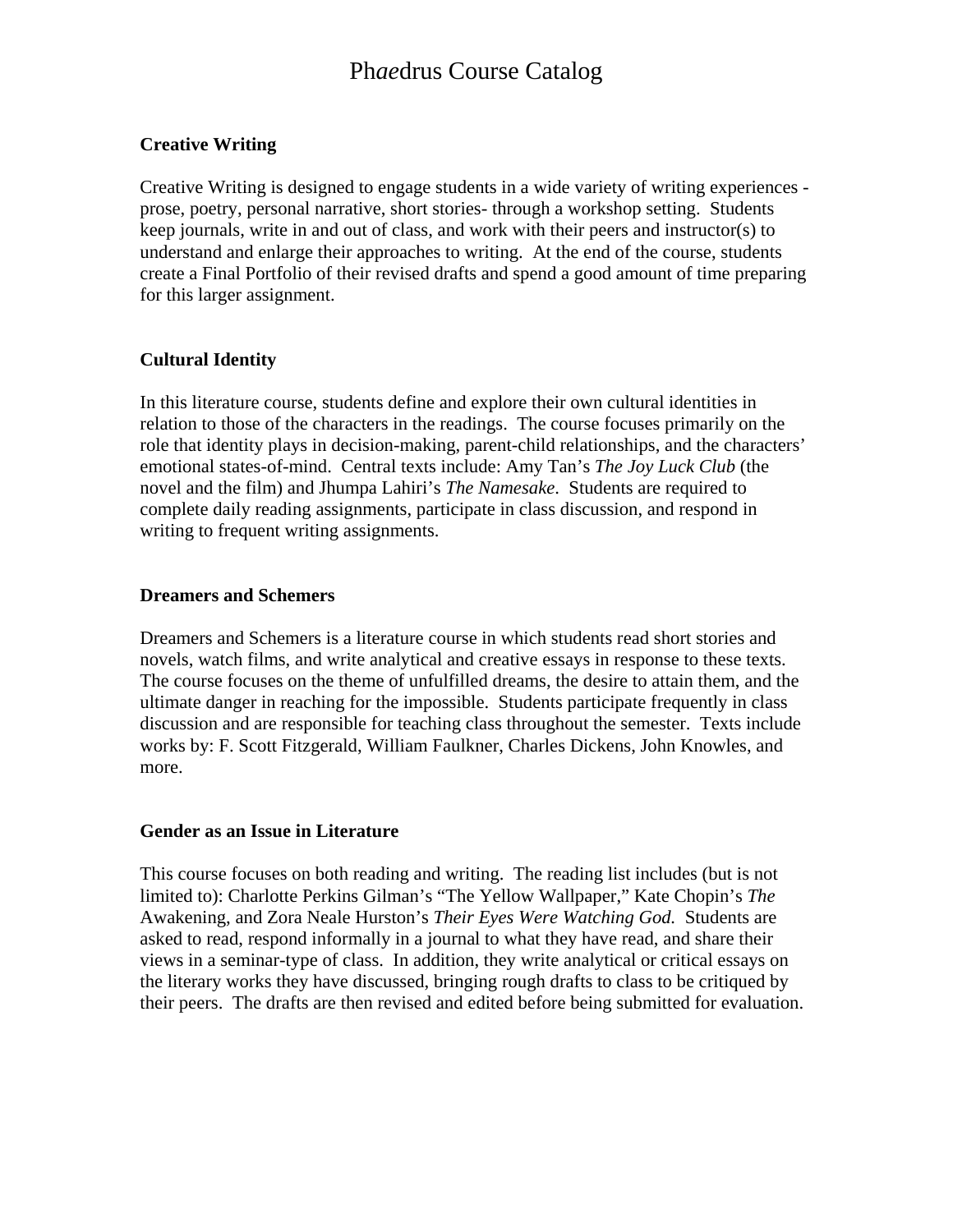#### **Harlem Renaissance**

The Harlem Renaissance was a dramatic and complicated period of tremendous political, social and academic growth for black Americans. In this course, students explore various texts including essays, poetry, music, art, novels, memoirs, and literary criticism from and about this critical time period. Evaluations are based on contributions to class discussion and ability to express understanding through analysis and writing. Students research topics of interest, write numerous reflections based on texts' themes and characters, and debate controversial topics in class discussion.

#### **Junior Writers' Workshop**

#### \**Mandatory for all Juniors*

Junior Writers' Workshop is a course devoted to writing, editing, and revising a variety of essays. Students are expected to write analytical, creative, and persuasive pieces with attention to detail, specific examples and evidence, and voice. The course also serves as a workshop, as the title suggests; members, therefore, learn peer-editing techniques and strategies that they ultimately apply to their own individual pieces. The goal is for students to recognize their capabilities as writers and gain confidence as they continue their writing careers.

#### **Literature vs. Film**

This course explores the relationships between literature and cinema. While examining the more subtle influence that cinema has had on literature, our main focus is the cinematographic adaptation of literary texts. Students are expected to read short stories and novels, and discuss their use of literary devices and techniques in depth; then, students view the film adaptations of these literary works and analyze the value of the text versus the screen performance. In addition, students may also view the film first and read the text second, and are again expected to draw parallels and contrasts to establish the impact of each genre for the viewer and reader.

#### **Memoirs**

Memoirs is a course devoted to the reading and writing of personal and non-fictional accounts of life experiences. Students read numerous books, short stories, and excerpts to learn the various styles, techniques, and approaches writers often take when constructing a memoir. Members of the course also write many analytical essays about the themes, questions and ideas raised, and language used in the texts. These written responses encourage students to delve deep below the surface of the stories to uncover additional meaning. In addition, they write their own personal memoirs and reflect upon their own experiences in the styles of the other published writers whom we have studied.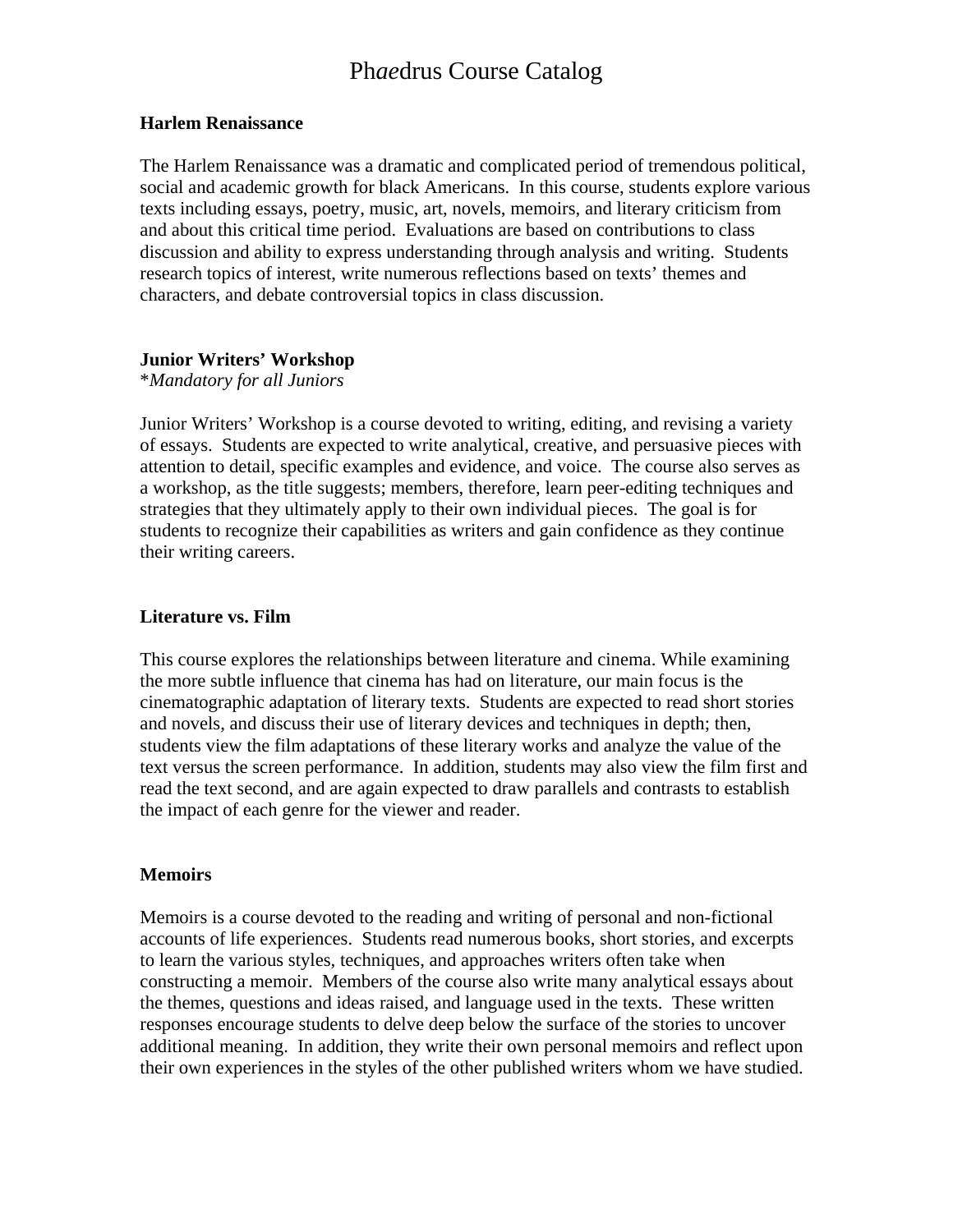## **Personal Essay Writing**

\**Mandatory for all Seniors* 

This course is a senior elective that encourages students to write clearly and meaningfully from their own experiences. Writers in the class are required to read good writing, to keep journals, to share their writing with others in the course, to critique the work of peers, and to finalize a number of their pieces for inclusion in a portfolio, which will be the basis for evaluation at the end of the course. Students will also contribute several finished works to a class collection to be published in the Alternative School.

## **Public Speaking**

Public Speaking requires students to build on their speech-making abilities. Through graduation speeches, panel interviews, toasts, demonstration presentations, and more, students learn preparation strategies for speaking effectively in front of a group. Members of the class are also responsible for editing each others' written work, as well as critiquing their performances. Other speaking games and activities are also utilized to maximize each student's progress as a public speaker.

## **Shakespeare**

This "Taste of Shakespeare" class studies three of Shakespeare's plays: *Henry V, Hamlet,*  and *Much Ado About Nothing*. Assignments include reading and writing interpretations of scenes, rewriting scenes in modern language, performing scenes, writing reviews of films or stage productions of the plays, and creating projects based on and incorporating text.

## **Short Story Reading and Writing**

In this reading and writing course, students explore the incredible variety and complexity in the stories of human beings. They also discover the infinite possibilities in their own and others' writing. The class is designed to allow students to appreciate what some call a "dying genre," and bring short fiction back to life. Short stories are unique because they come in so many different forms, lengths, styles, and voices. The goal of the course is for students to learn to both emulate these different voices and create their own in their writing. Students share writing with peers, critique their classmates' work, and read and write many assignments.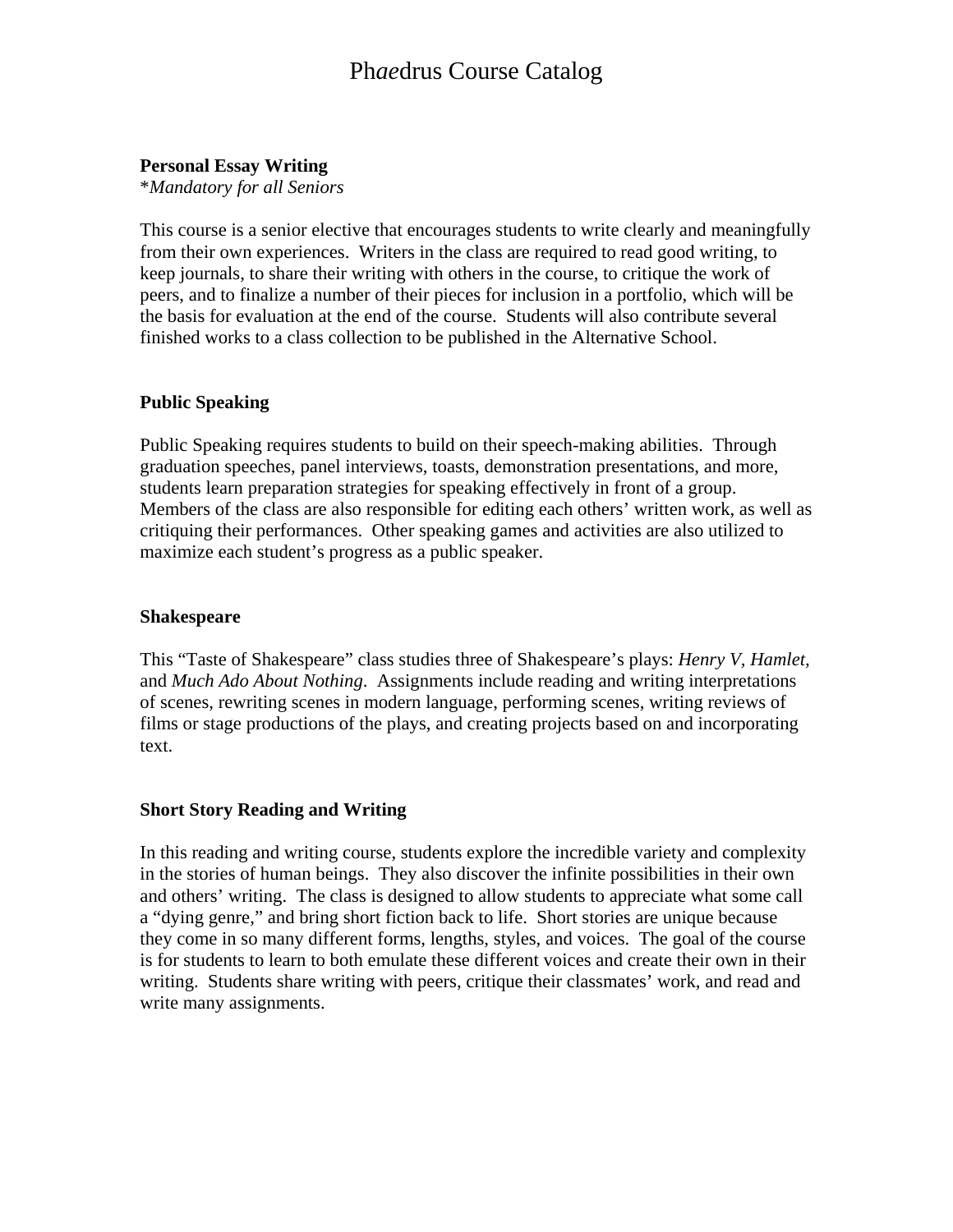## Social Studies

### **Comparative Religion**

This course is designed to allow students to experience and learn about other religions. The class provides an opportunity for students to research and delve into their own beliefs, as well as share their ideas and questions with other students. It also allows them, perhaps, for the first time, to explore how other people worship and exchange thoughts on a variety of topics in a non-threatening manner.

#### **Conspiracies and Scandals**

This class is student-driven and delves into various historical conspiracies and scandals. The premise of the students' research is to discover whether or not there is truth to information and data regarding many of the well-known, more sensational episodes in history. The students deal with topics such as: the assassination of JFK, Watergate, 9/11, the existence of the Illuminati, and a variety of other subjects and events chosen by the students. Students research these topics and present their findings to the class for discussion.

#### **Contemporary American Society**

This course is designed for students who have a keen interest in contemporary American society and current events. Students study various economic, social and political trends, and the issues they raise for future voters and citizens. Areas of both domestic and foreign policy are addressed. Students are taught to access, organize and evaluate information from a wide variety of sources in order to make informed judgments. Students use the Internet, video, interview, and printed news sources for research.

## **Economics**

#### \**This course is mandatory for all students*

This course is a seminar-style discussion class designed to give the students the basic principles of economics and life skills. It presents the tenets in a fundamental manner that allows the students to use the information in everyday situations to prepare them for their own experiences after school. Some of the activities that the students participate in are: trading stocks, buying a car, learning how to choose a bank, and figuring out their own daily finances. Overall, this course is geared to preparing young people for life.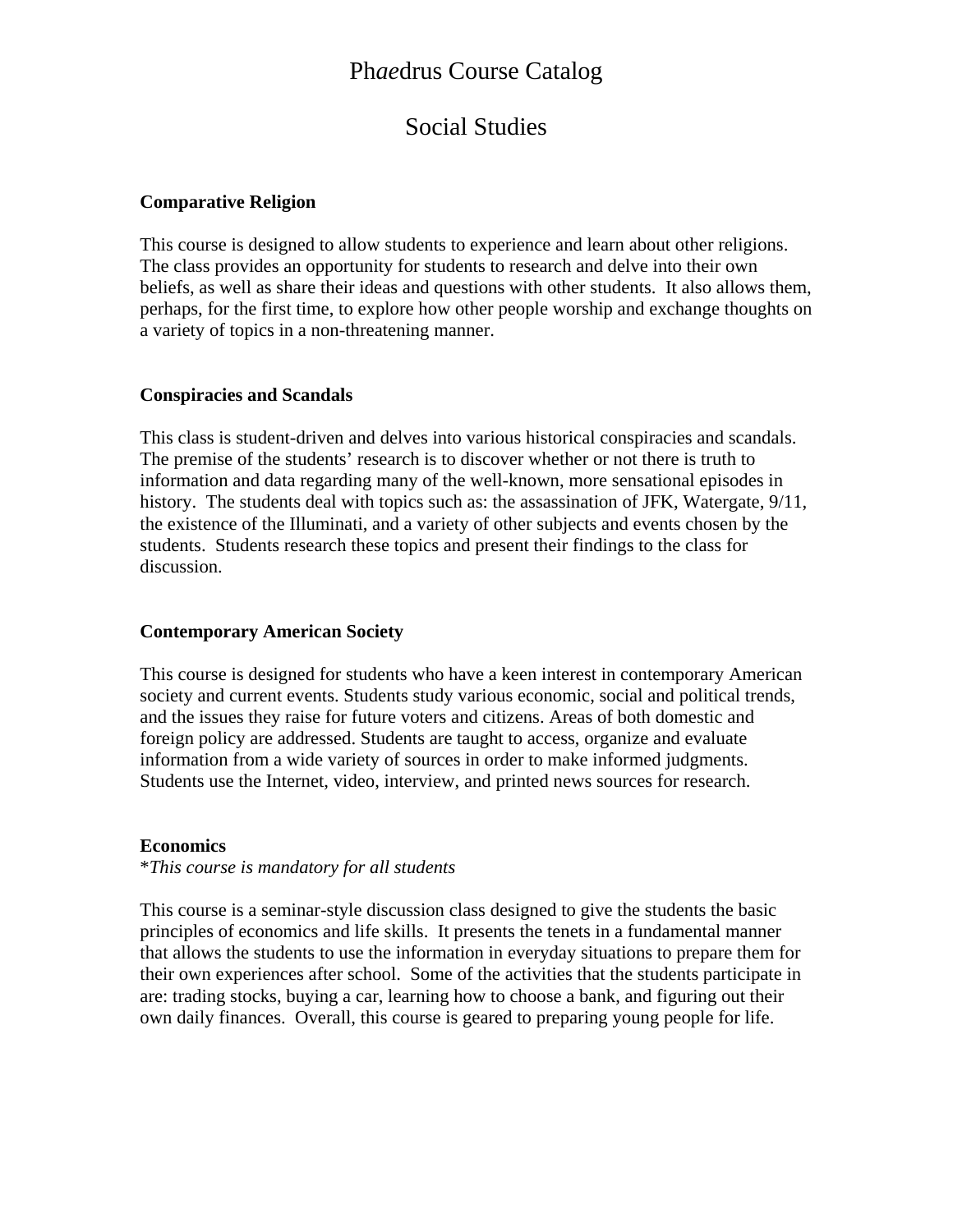#### **Films and Time**

This course is designed to give students the opportunity to analyze films that were produced from the 1930s through present day. The films may, or may not, examine actual historical people or events, but the students are required to be knowledgeable about the time period in which the films were produced. They are also required to determine how character and plot development coincide with the decade, or time period, and the influence of social, political, and economic factors on the film.

#### **Historical Films**

This course explores history through documentaries and commercial movies, using an array of music and films to analyze and evaluate the depiction of actual events in history and the climate of the times. Students use research techniques, written and verbal presentations, and a final culminating video to compare the music/movies to actual events. Students also address the issues of audio/visual literacy as we use the music/film mediums as a tool to learn history.

#### **History of American Music**

Understanding and appreciating American music leads to a better understanding of our nation's history. While America has always been the "melting pot" of culture, American music is our most visible, popular, and accurate reflection of the American experience. This class provides students with the vocabulary for listening, appreciating, and writing about music. Students trace our musical origins back to Africa and Europe, and come to understand how music has changed throughout the last 150 years. Students will also examine the role that music has played as a commodity, and address the future of music in the digital age.

#### **Holocaust**

The Holocaust class allows students to explore history and literature of the time period of the Holocaust. Lectures, readings, discussions, guest presentations, and films focus on such subjects as: the history of Germany and Europe from the end of WWI through the end of WWII, the history of the Jews and others who were victims of Hitler during these years, the specific events of the Holocaust, and the ways in which individuals and groups responded to these events.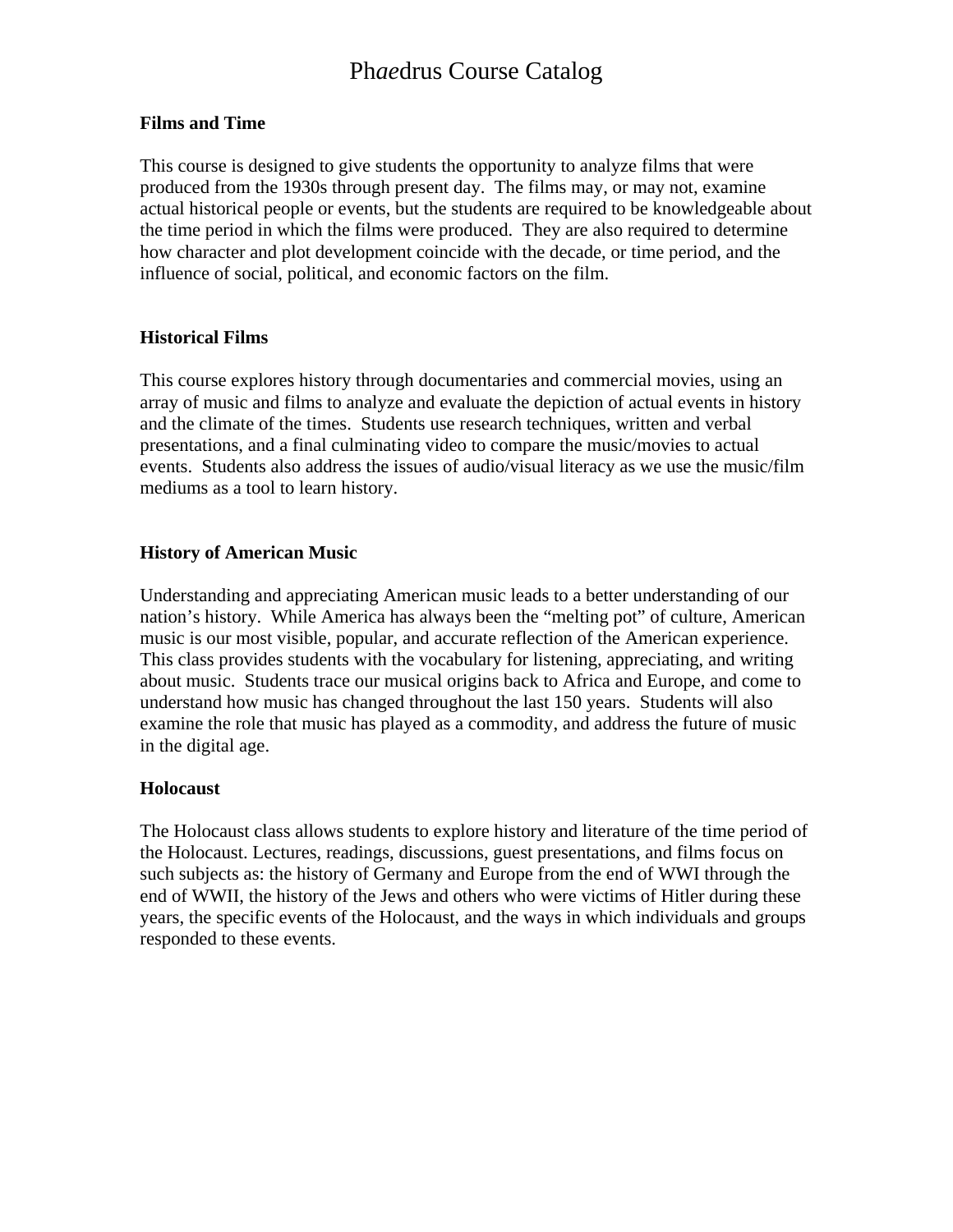## **Law and Government**

\**This course is mandatory for all Juniors*

This course is designed to make the students more aware of their government and the laws that govern this country. This class looks at current events around the world and how it impacts on each student's life (politically, economically, and socially). Students track global trends and assess their consequences on our society. Through the use of a variety of media sources (i.e. newspapers, magazines, TV, radio, etc.), students also discuss the impact of the media on our thought processes and see how media influences our opinions on subjects that matter to the political and social situations of today.

## **Man's Inhumanities to Man**

This course is designed to teach students about the world around them and the events and issues that occurred in the  $20<sup>th</sup>$  century that helped create the current environment. Genocides and human rights issues are the focus of this class, including: the Jewish Holocaust, the genocide in Rwanda, the genocide in Cambodia, and the situation in the Sudan today,

## **Political Geography**

Political geography is a course designed to discuss the geographical basis of political conflict and international relations. Emphasis will be on power and conflict in the regional framework. Students are expected to understand such topics as: the rise of ethnic conflicts as a major development in global political disputes, changes and patterns in the world political map and contemporary geopolitical questions, international organizations, international law, environmental issues, global environmental politics and other relevant issues.

## **Political Science**

This course investigates the nature of states, the functions performed by governments, voter behavior, political parties, political culture, and public opinion, among other topics. Students study a wide range of theorists including: Plato, Tzo Sun, Machiavelli, Rousseau as well as many others. Area studies focus on questions of modernization and industrialization, as the class strives to understand the differing developmental logic of non-Western cultures.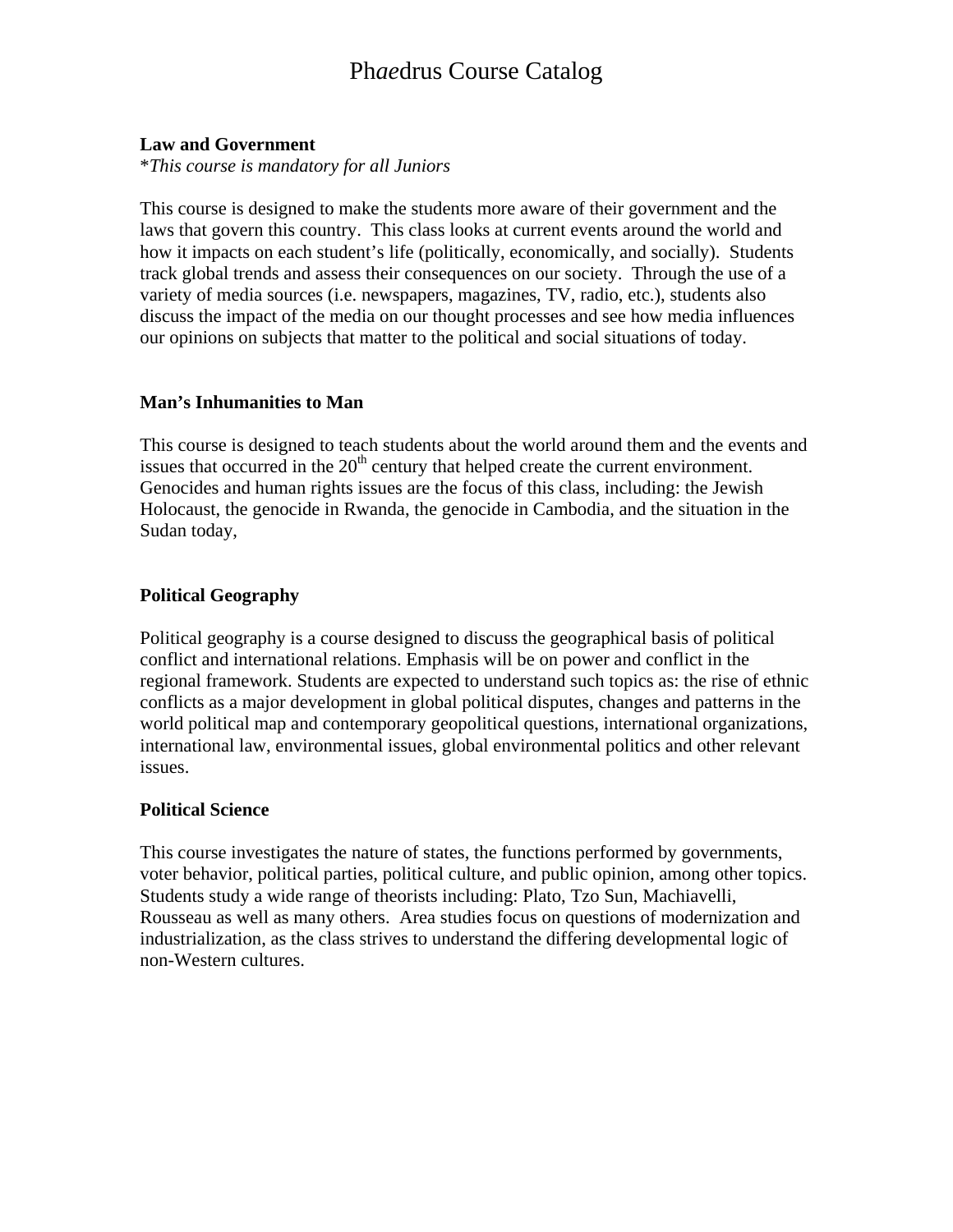## **Psychology**

Alternative School psychology/sociology is a class designed for students to discuss realistic issues related to their lives. Topics such as depression and suicide, social deviance, learning styles, personality development and many others serve as educational devices for discussion for the students. The aim of this class is to give students a general overview of topics that are realistic and applicable. The structure of the class is discussion-based where the students are expected to contribute their views on the topic at hand. Cooperative-learning, creative projects, papers, journal reflections and films are the foundation for this class.

### **The 1960s**

This course is designed to give the students an understanding of the tumultuous time of the 1960s. The course is broken into three parts: the Civil Rights Movement, the Vietnam War Era, and the culture of the 1960s. Discussions focus on the social, political, and economical situations, and the course then culminates in a luncheon during which each student plays the role of a person from the 1960s. With the use of a variety of media, the students become more familiar with the time period.

## **The 1980s**

This course is designed to give the students an appreciation of how significantly culture can change in just a few years. Students review the political and social cultures of the 1960s and 1970s as an introduction to the 1980s. The 1980s was a time of great technological change in areas such as personal computers and *Star Wars* technology. As a country, our outlook also became more conservative. In addition, the influence of Communism waned and the Cold War ended. Students then examine the impact of Reaganomics. Finally, students are able to look at the media sources from the decade in which they were born, but of which are perhaps too young to have any memories.

## **US History**

#### \**This course is mandatory for all students*

The objective of this class is to achieve an understanding of the development of the United States of America from the colonial period to the present day. The formation of the government, with the creation interpretation and use of the Constitution, is crucial to this understanding. Students primarily study the time period between post-Civil War to the present as the bulk of their studies. All students take the New York State Regents exam after taking this course.